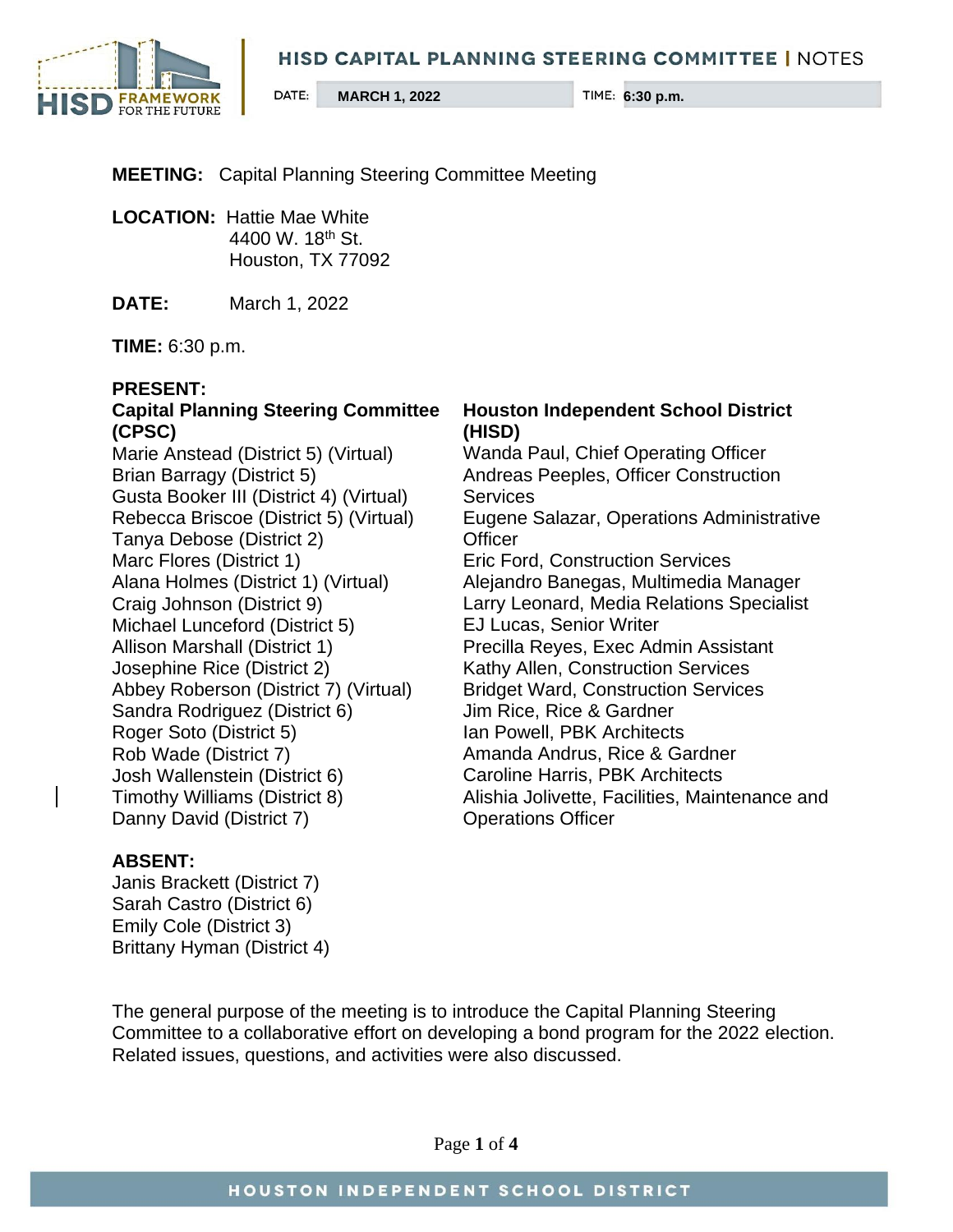**HISD CAPITAL PLANNING STEERING COMMITTEE | NOTES** 



## **Item 1 Financial \$3.5B Refresh**

Andreas Peeples, Officer of Construction Services, welcomed the Capital Planning Steering Committee (CPSC) and outlined the agenda for the evening which would include the following:

- Reviewing February's CPSC budget workshop
	- o \$5M in deferred maintenance
	- $\circ$  \$3.5B is the target/starting point for capital planning deliberations
- Making decisions on the four findings groups
- How the superintendent's strategic initiatives will factor into the bond program
- Districtwide replacements
	- o Roofs, chillers, parking lots, control systems, transportation
	- o How will these replacements affect the FCI
- How to incorporate infrastructure that is not included in the proposed projects (athletic improvements, technology improvements, special education)

# **Item 2 Overview of Groups**

Jim Rice and Ian Powell, of Rice & Gardner and PBK Architects respectively, invited committee members to offer their thoughts on the five findings groups and vote on the schools that would unanimously be approved for renovation of replacement based on their FCI, EAI, and utilization demographics.

Mr. Rice presented a spreadsheet of the findings groups and asked that the committee members identify the schools that they would like to either remove from the groups or reposition in terms of priority.

The schools within each group, represented the following:

### **Group 1**

 $\circ$  All eight (8) campuses within this grouping had red in each grading category. Red FCI, Red EAI, and Red Utilization

# **Group 2**

 $\circ$  The seven (7) campuses within this grouping had red in two categories and orange in the third.

### **Group 3**

 $\circ$  The four (4) campuses within this grouping had red in one category and orange in another.

**Group 4**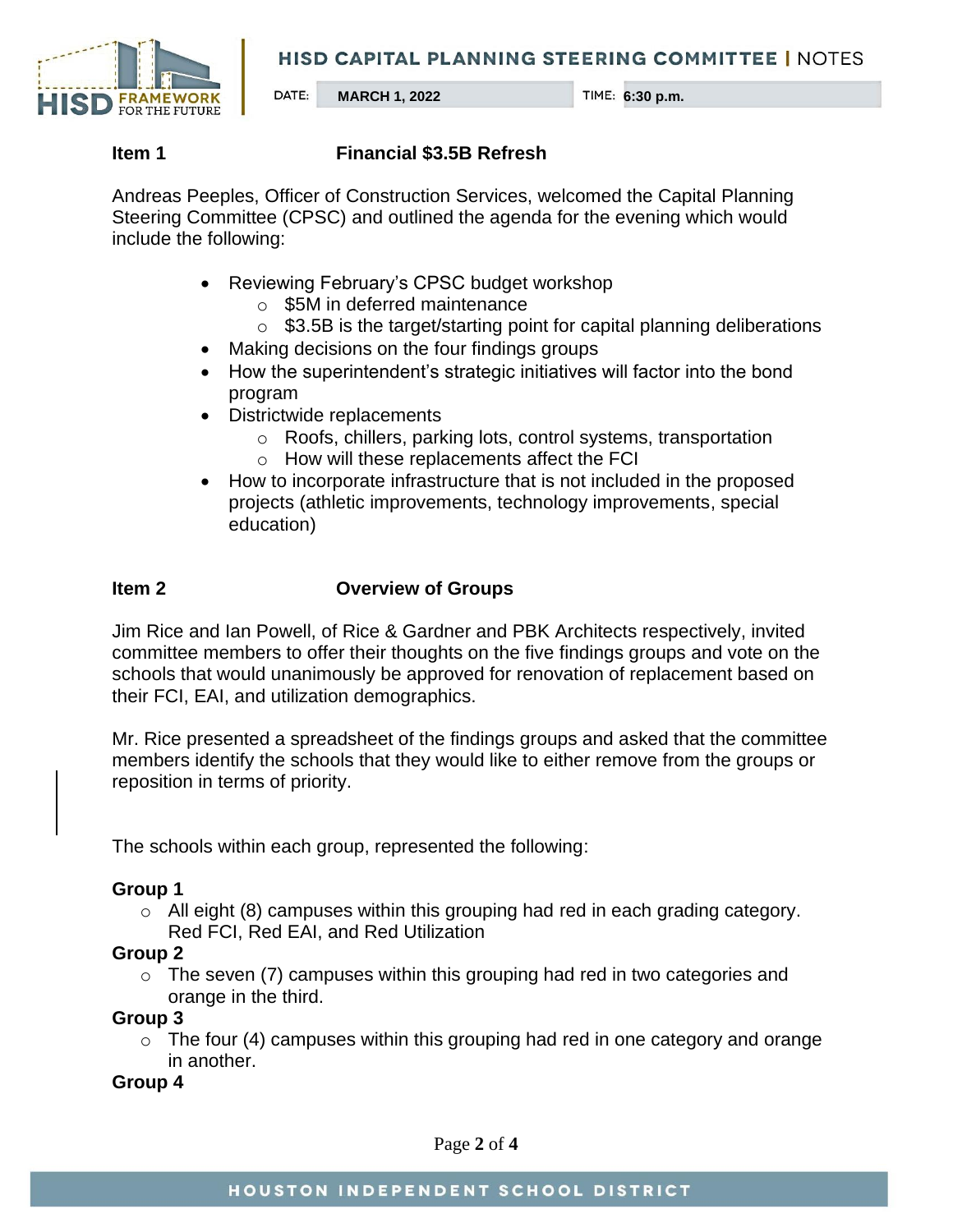

- $\circ$  The six (6) campuses within this grouping were placed together due to their site restrictions**.**
- o Each campus would require additional design, phasing, and funds to account for the need to relocate students while each campus is rebuilt.

A committee member raised a question regarding site constraints. Mr. Rice explained that site constraints refer to an area that is not large enough to accommodate a school replacement without relocating students to a different campus during construction.

Mr. Rice and Mr. Powell explained that the findings groups are presented the way they are not to indicate priority, but for the sake of clarity; all campuses listed are under equal consideration unless the committee decides to remove them.

A committee member inquired as to whether the cost of relocating students while renovating or replacing schools with site constraints is included in the bond proposal. Mr. Rice confirmed that there are funds built into the bond for transportation and swing place during each campuses rebuild and replacement.

Chief Wanda Paul stressed that the most important factor when considering these proposals is the option that is the least disruptive to the students and their education.

A committee member raised a question about construction costs and sought to clarify whether large disparities in construction costs are due to site constraints. Mr. Rice explained that construction cost is calculated based on the square footage of the campus and whether it is in a flood plain.

A discussion was raised regarding how equity is considered when it comes to the constructions of schools and why some schools are more popular than others and have students attending from outside of their district zone. Mr. Rice pointed out that the goal of the CPSC is to make sure that the facilities are equitable, and that the superintendent's initiatives with address the programs in the schools that add to their popularity.

Another member suggested that those concerned with equity within the school district should follow the board workshops wherein the superintendent discusses his vision for equitable schools.

# **Item 3 Group 5 Financial Worksheet**

Mr. Rice and Mr. Powell asked the committee members to break into two groups to discuss the FCI, EAI and utilization of the campuses in groups 1-4 and determine how (if at all) they would make changes to those groups. Whether to not they agreed with the proposed campus replacements or felt another campus would better fit within the next capital improvement plan.